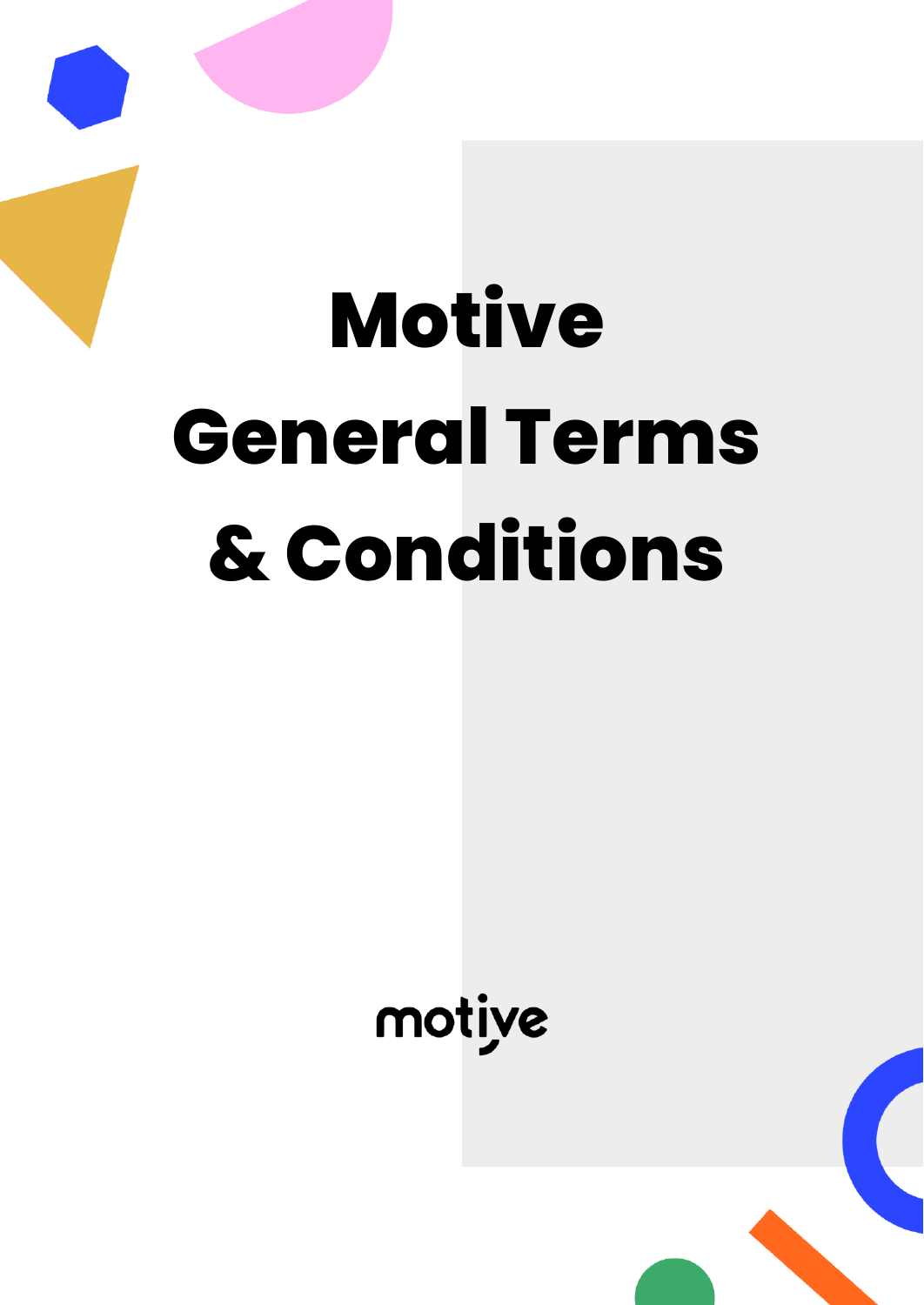

These Motive General Terms and Conditions of Product ("Terms and Conditions") are entered into by and between the party on whose behalf they are accepted ("Subscriber" or "Customer") and Motive.co and are effective as of the date they are accepted by Subscriber. Motive.co is Motive Commerce Search Corp S.L., a unipersonal Spanish corporation with registered address in C/ Jimena Fernández de la Vega 101, Parque Tecnológico Gijón, Asturias (Spain), and registered in the mercantile register of Asturias (Spain) with ID B09764838. You can contact us at info@motive.co.

These Motive General Terms and Conditions describe your rights and responsibilities when using the Product, as defined below, and govern the subscription to Motive Commerce Search. Please read them carefully. By subscribing to the Product or using any Demo or Beta Phase Product, as defined below, you accept to be bound by these Terms and Conditions.

If you are entering into or accepting these terms on behalf of a legal entity, you represent and warrant that you have the right, authority and capacity to bind such entity to these terms, in which case, the term "subscriber" shall refer to such entity.

If you do not have authority to accept these Motive General Terms and Conditions on behalf of a legal entity that you represent, or if you do not agree to be bound by all of the provisions of these terms, do not access or use Motive Commerce Search.

If you are using a Trial or a Beta Phase of the Product, the provision of Annex A will apply in addition to the Terms and Conditions hereto.

Version 2 - effective date May 20th 2022.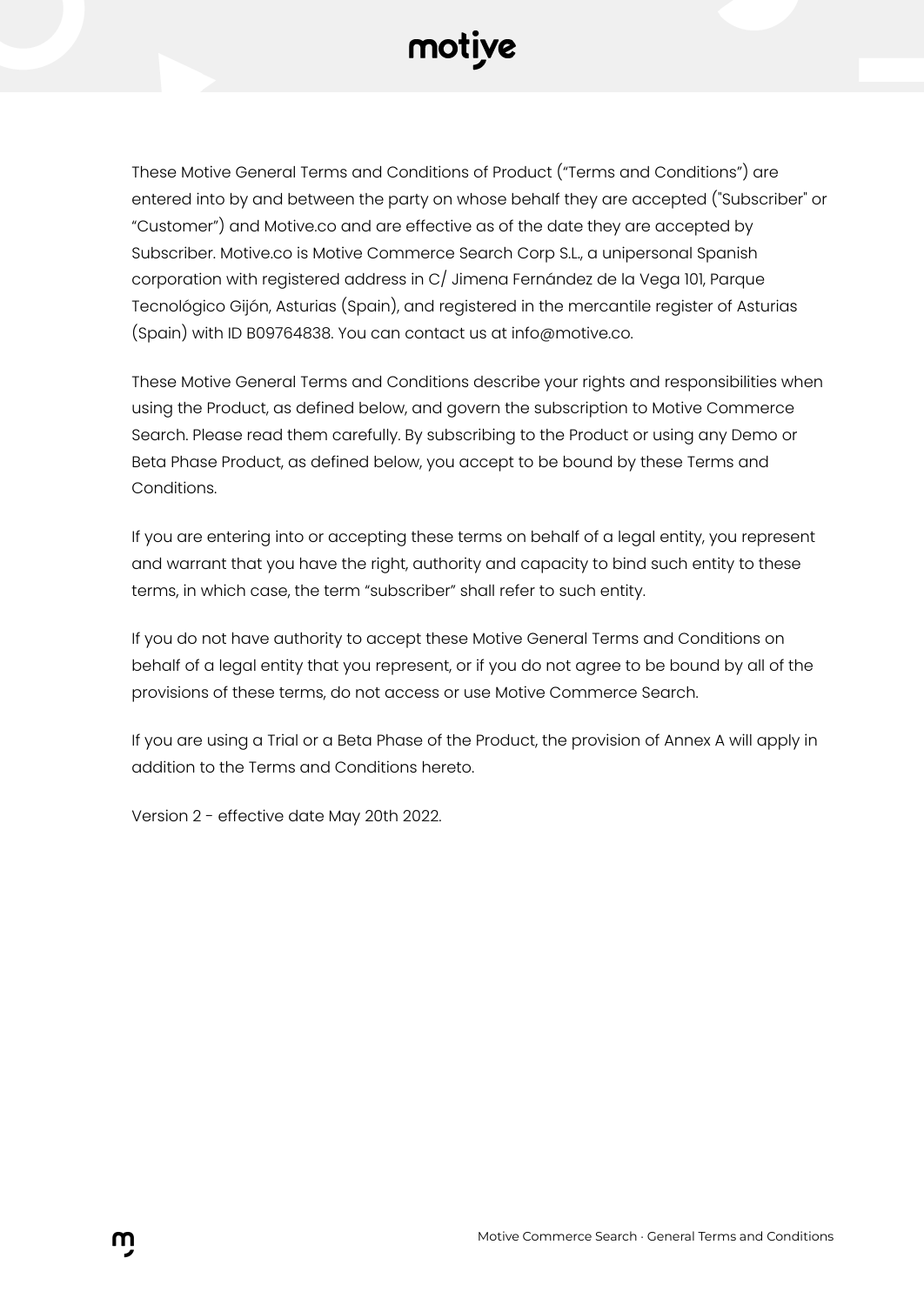## **Definitions**

- "Customer Data" means any data (including personal data), information or material the Customer transmits or uploads to the Product or during the execution of the Professional Services.
- "Documentation" means the standard end-user technical documentation and specifications provided with the Product.
- "Effective Date" means the date at which the parties have entered into this Agreement and which is set out in the Subscription Statement.
- "Fees" means the different fees and amounts specified in the Subscription Statement or as otherwise agreed with Motive.co in writing for the Product or the provision of the Professional Services and other entitlements hereunder.
- "Free period", "Demo" or "Trial period" if exists, means the period when the customer will be able to set up and use the Product at no charge.
- "Intellectual and Industrial Property Rights", or "IPR" means inventions, patent applications, patents, logotype rights, author rights or copyright, trademarks, Product marks, trade names, domain name rights, design rights, rights of creation, and other rights of commercial secrets as well as all other intellectual and industrial property rights derived from these and all the forms of protection of a similar nature in any part of the world.
- "Licence" means the authorised access to and use of the Product as described in these Motive General Terms and Conditions and provided to Customer for the agreed Term and any renewal thereof.
- "Party/ies" means, when singular, either Motive Commerce Search or the Customer individually, when plural, the Customer and Motive Commerce Search together.
- "Subscription" means the purchase of and access to the Product provided to you for the period indicated in the Subscription Statement.
- "Subscription Statement": means the statement with subscription special conditions (if any) details, and information included for the signature and acceptance of these General Terms and Conditions.
- "Software" means the Motive Commerce Search software and other technologies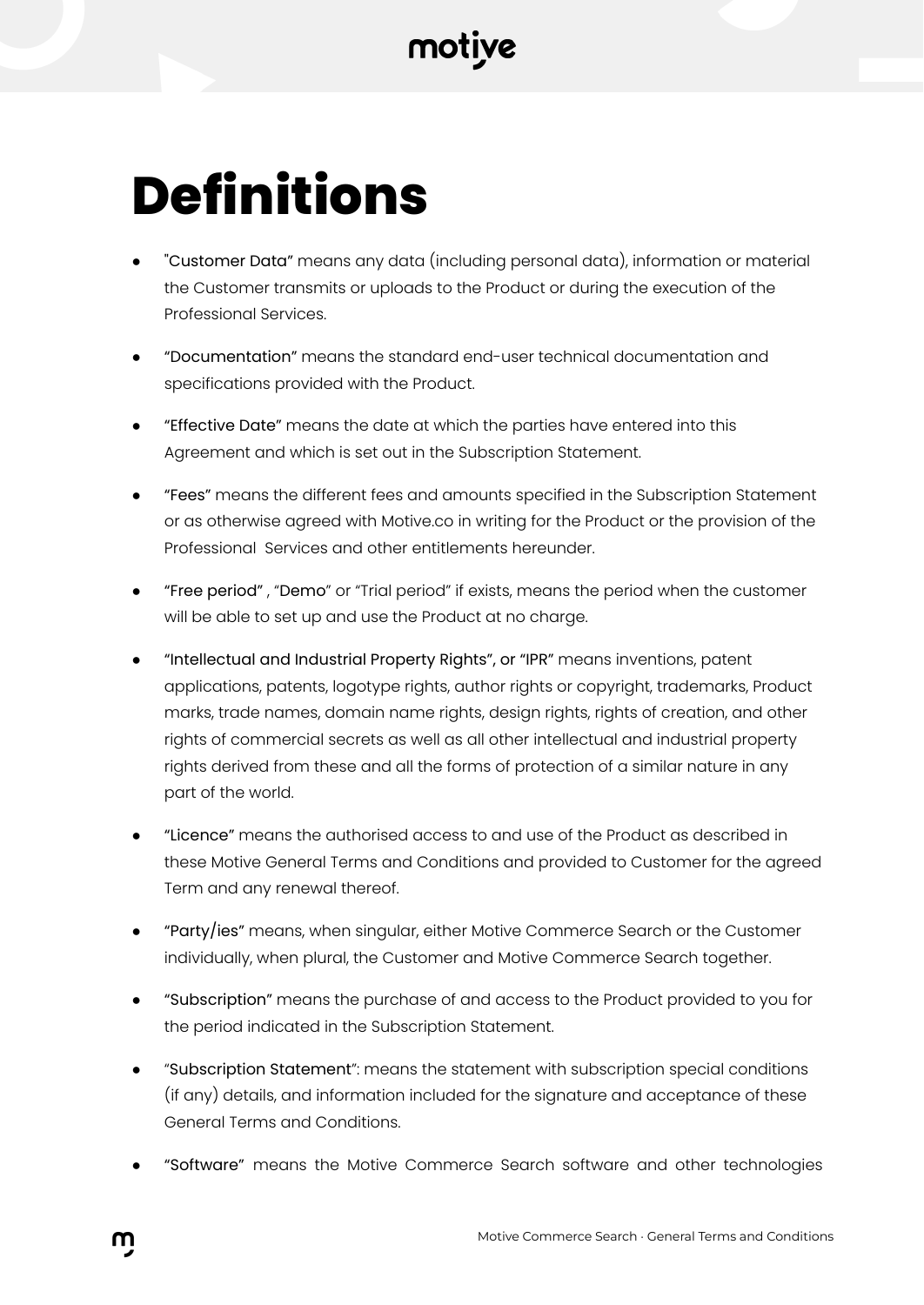

underlying the Product, including all updates and upgrades, and new developments created by Motive.co.

- "Source Code" means those statements in a computer language which, when processed by a compiler, assembler or interpreter, become executable by a computer and includes, without limitation, all reasonably available comments, notes, flow charts, decision tables, argument lists and other human readable references relating to the operation, purpose, compilation, assembly or interpretation thereof.
- "Term" means the subscription period as set out in the Subscription Statement or in the Motive General Terms and Conditions.
- "Subscription Fees" means the recurring payment to be paid in concept of Subscription to the Product.
- "Update" means an update of the Product that is made generally available at no additional charge to customers that receive Support, including, if and when available, bug fixes, patches, maintenance releases, new point releases, and new major version releases. Updates include only the Software that Customer is subscribed to, and do not include any new options, new or future Products, or any upgrades in features, functionality or performance of the Software that Motive Commerce Search licences separately from the Software or offers only for an additional fee.

## **Subscription**

#### **Subscription**

Upon the compliance with these Terms and Conditions, and for the whole duration of the Term, Customer is granted with a worldwide, non-exclusive, non-transferable, right to access and use the Product, in the domains and/or all subdomains declared in the Subscription Statement and subject to compliance with this Terms and Conditions.

#### **Conditions of use**

The Product shall be limited to use by or for the Customer, its employees, and representatives duly identified in the Subscription Statement. Customer (and any person acting on behalf of the Customer) agrees not to (i) sell, rent, sublicense or lease access to the Product; and (ii) remove, obscure or alter any proprietary notices associated with the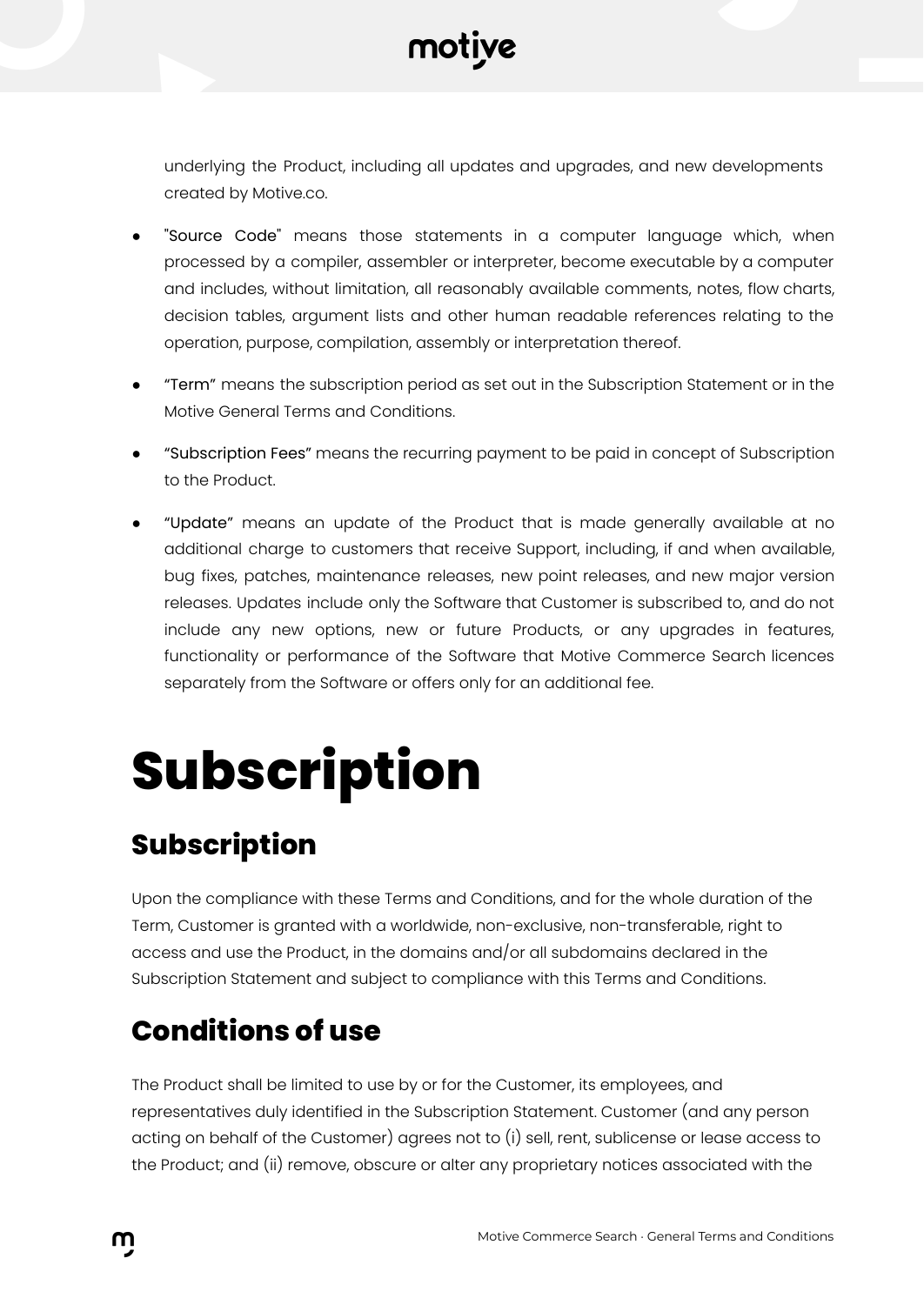

Product (iii) modify or make works derived or based on the Product; (iv) create Internet "links" to the Product that provide access by circumventing the access control measures, or "mask" or "duplicable" the Product in or through any server or wireless or Internet-based device.

#### **Modifications**

Motive.co may make modifications to the Product or particular components of the Product from time to time and will use commercially reasonable efforts to notify the Customer of any material modifications, provided that the Product functionalities will not be substantially reduced or affected.

Motive.co shall not be liable to Customer nor any third party for any modifications or discontinuation of the Product as described in this section.

#### **Updates**

Customers will automatically have access to the updated Software through the Product as soon as the new updates and releases are incorporated into the Software.

### **Data and datarecovery**

#### **Customer Data**

The Customer is the only responsible for the accuracy, quality, integrity, legality, reliability, suitability, and Intellectual Property Rights in the use of all Customer Data uploaded or transmitted by the Customer to the Product and neither Motive.co nor its suppliers will be responsible for their elimination, correction, destruction, damage, loss or error arising during the storage of the Customer Data.

#### **Authorisation**

Customer authorises Motive.co to store, reproduce and process any Customer Data for the correct use of the Product. Motive.co will not process any Customer Data, except as set forth herein and as reasonably necessary to perform the Products, including to monitor Customer conduct and management and use of Customer's end-user accounts. Actions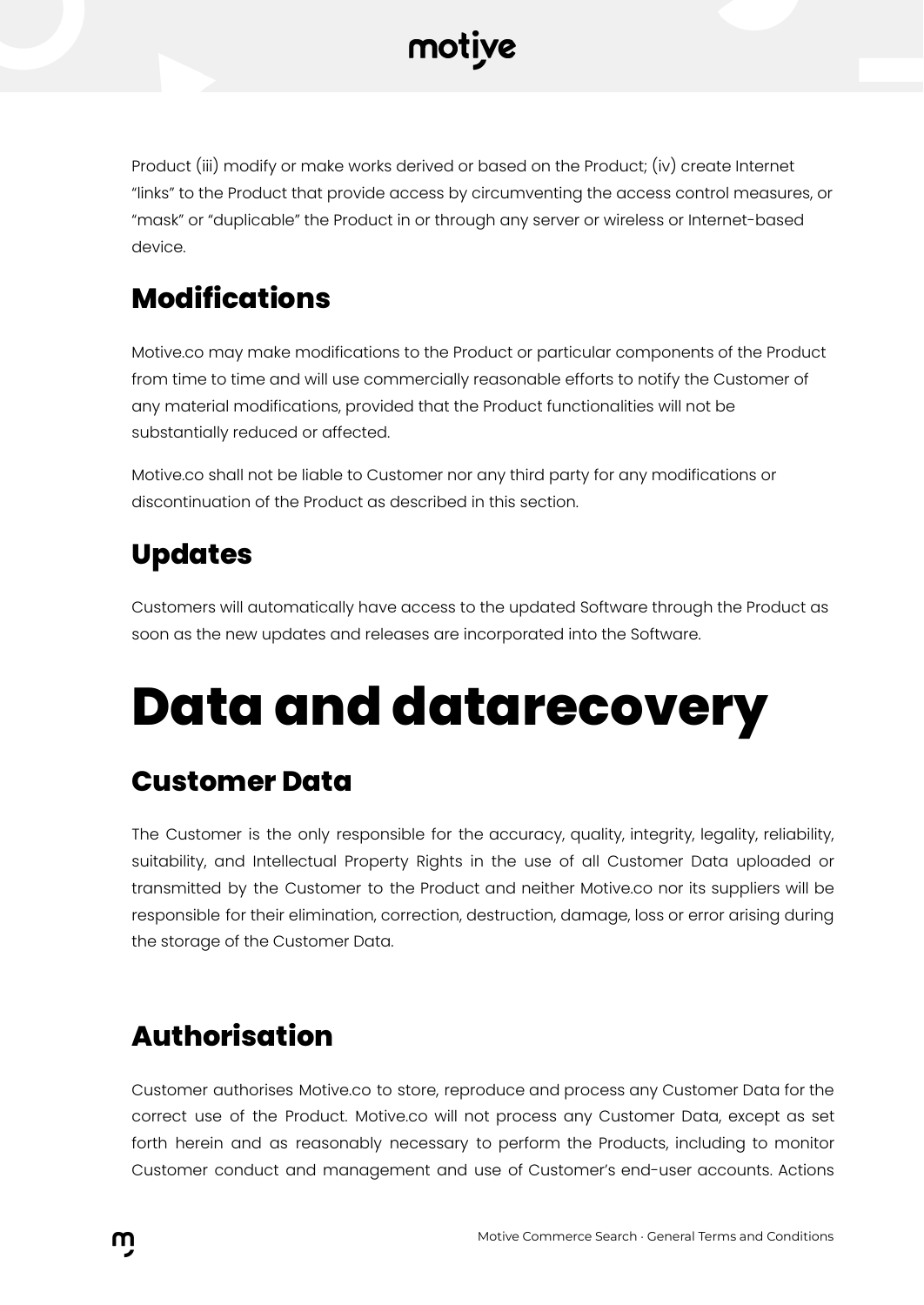

reasonably necessary may include (but are not limited to) (a) responding to support requests; (b) detecting, preventing, or otherwise addressing fraud, security, unlawful activities, or technical issues; and (c) enforcing these Terms and Conditions.

#### **Retention**

Any Customer Data may be retained, deleted and/or discarded without previous notice if the Customer fails to fulfil any of its obligations or breaches any clause on this Terms and Conditions, including without limitation the obligation to pay the Fees.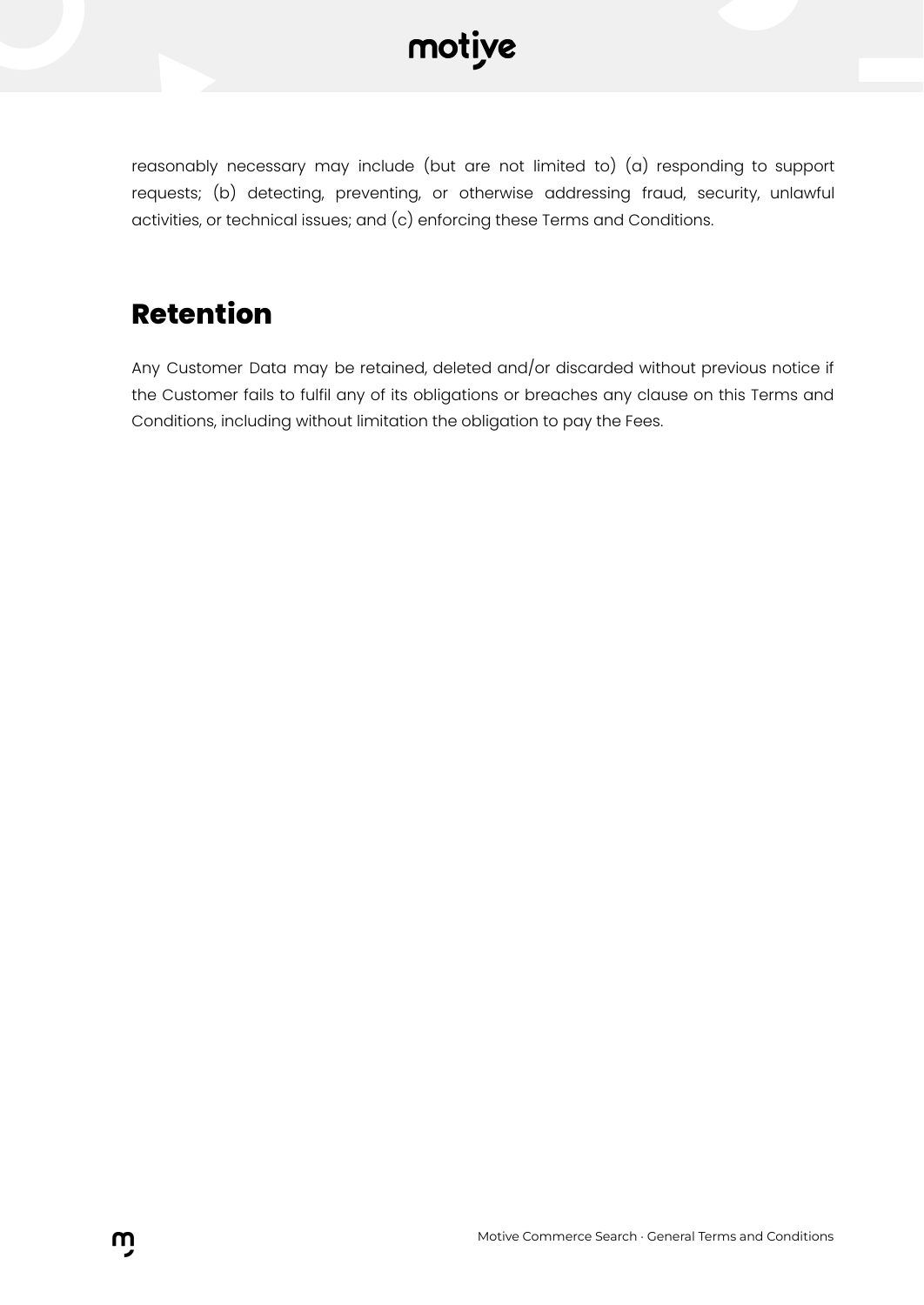## **Term and termination**

#### **Term**

The Term for this subscription is 24 months that shall commence on the date set out in the Subscription Statement. Thereafter, the term of the subscription shall renew automatically for the same period.

This automatic renewal shall always be subject to Motive.co's right to review and update the Fees at any time. Any Fees change will be notified to the Customer at least [45] days before the renewal date *via email, to the email address provided to Motive.co for invoicing.*

Either Party has the right to issue written notice to the other of its intention to not renew. Such notice must be given no later than thirty (30) calendar days prior to the last day of the then-current Term. Termination shall be effective as of the last day of the then-current Term.

#### **Termination for Cause**

If either Party materially breaches any of its duties or obligations hereunder, and such breach is not cured, or the breaching Party is not diligently pursuing a cure to the non-breaching Party's sole satisfaction, within twenty (20) calendar days after written notice of the breach, then the non-breaching Party may terminate the licence hereunder for cause after such twenty day period.

In the event any such breach causes immediate material harm or significant risks, as determined by Motive.co, to the technology underlying the Product or the Product itself, Motive.co may immediately suspend all Customer's access rights, provided that Motive.co shall provide Customer with immediate notice of such suspension. Motive.co will resume the licence hereunder when such breach is remedied and all issues related thereto are resolved, without prejudice to its right to terminate the licence.

In addition, Motive.co may suspend or terminate Product access  $(a)$  if it is required to do so by law; (b) when the Subscription Statement has expired or been terminated; (c) when providing such access to the Product could create a substantial economic burden as determined by Motive.co in its reasonable good faith judgement; or (d) providing Product access could create a security risk or material technical burden as determined by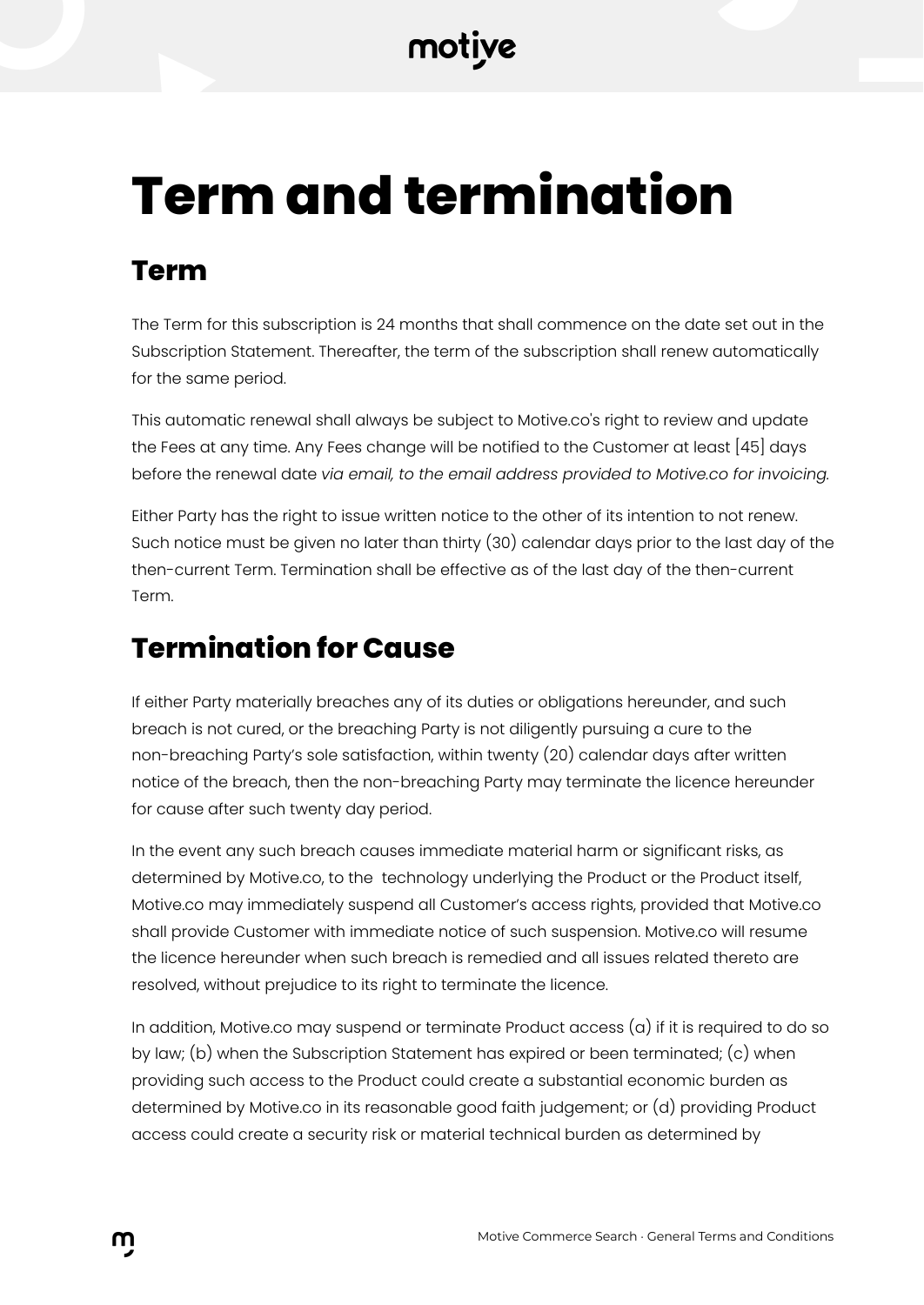

Motive.co in its reasonable good faith judgement.

#### **Suspension for non-payment**

Motive.co reserves the right to suspend Customer's access to any Product in the event of delay or non-payment of the corresponding recurring Fees overdue. Motive.co shall reactivate the Product once the payment is received.

#### **Effects of Termination**

Upon the expiration or termination of the Customer's subscription for any reason:

- a) All undisputed Fees hereunder will be due and payable.
- b) Each Party shall destroy all Confidential Information and any other data, programs, and materials of the other Party, received in connection with the Subscription. In the case of Customer Data, Motive.co shall, upon termination of this Agreement, provide Customer with a final export of the Customer Data and shall certify the destruction of any Customer Data within the possession of Motive.co.

The parties agree to work in good faith to execute the foregoing in a timely and efficient manner. This Section shall survive the termination of this Agreement.

#### **Survival**

The terms of clauses Termination, Motive.co Representations and Warranties, Limitation of Liability, Confidential Information and Privacy and General, survive termination.

## **Customer's obligations**

Customer agrees that the Product and other entitlements ordered hereunder are neither contingent on the delivery of any future functionality or features nor dependent on any oral or written public comments made by Motive.co regarding future functionality or features.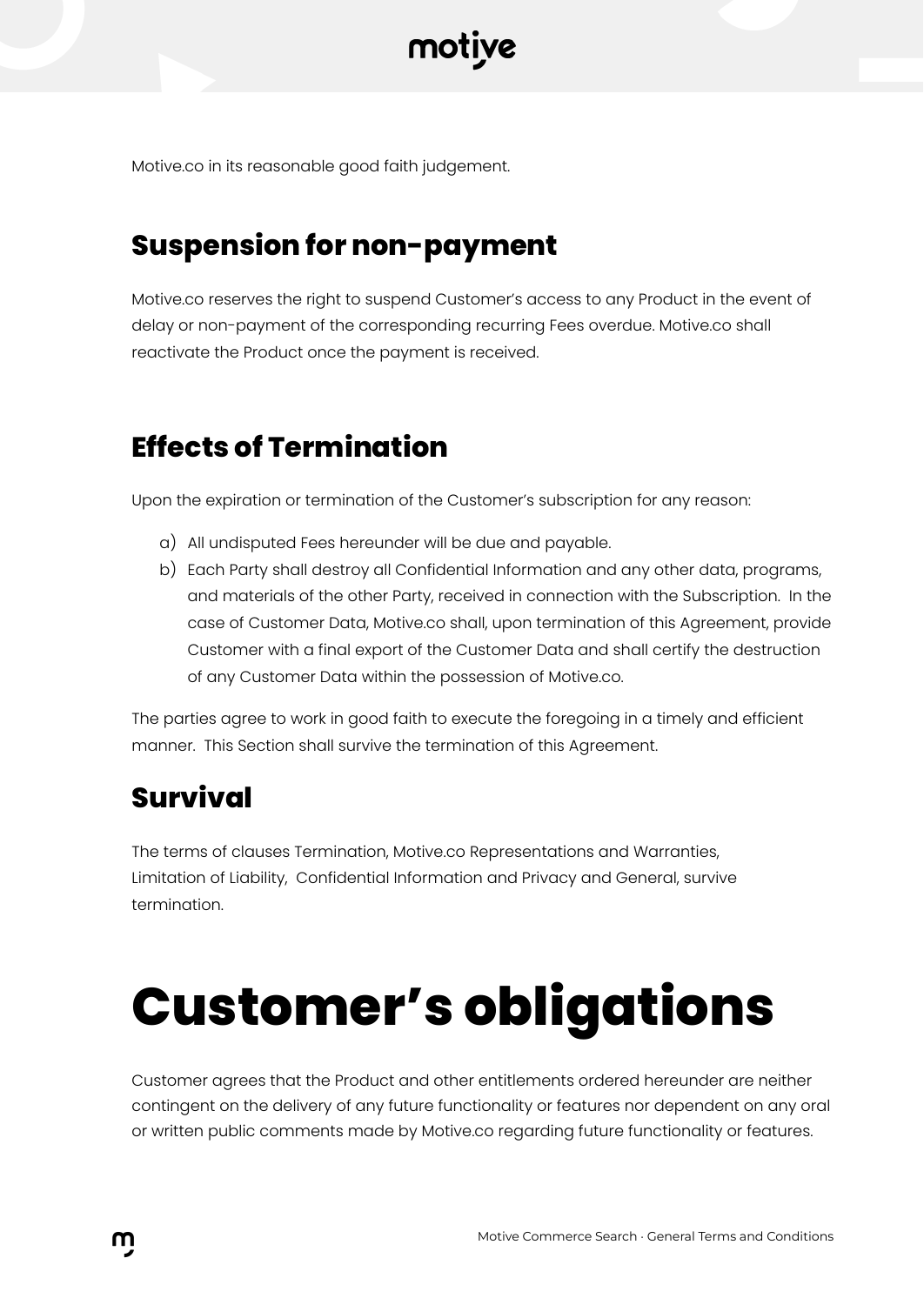

Customer acknowledges that the transmission of data through the Internet is relative, since they circulate on heterogeneous networks whose characteristics and technical capacities are diverse, which are from time to time overloaded and/or may be subject to dysfunctions, rerouting, or security breaches. Use of the Product is in this respect made at Customer's own risks and under Customer's sole responsibility.

Customer is responsible for any and all activities carried out in the Customer's account, and must comply with all applicable local, state-wide, national or international laws, treaties and regulations related to the use of the Product, including, without limitation, uses related with data privacy, international communications and transmission of technical or personal data.

In order for Motive.co to provide Customer with the best Product possible , Customer agrees to provide Motive.co with complete, accurate, and updated information at all times. Incorrect or outdated information may lead to errors or delays, for which Motive.co will not be responsible.

Customer will not, and shall ensure third parties do not:

- Distribute, publish, or allow access or linking to the Product from any location or source other than Customer's location.
- Enable or permit use or disclosure of the Product other than as authorised under this Agreement.
- Commercialise (that is, sell, rent, trade or lease), copy or store the Product;
- Use, copy, distribute or modify the Product content in any "service bureau" or "timesharing" business among others, unless specified in the Subscription Statement;
- Access the Product underlying technology for any other purposes other than bona fide use of the Product in accordance with these Terms and Conditions.
- Modify, decompile, reverse engineer or otherwise alter the Product underlying technology or content, or API.
- Use robots, spiders, scraping or other technology to access or use Product underlying technology or content or the Web Site or the Products in general to obtain any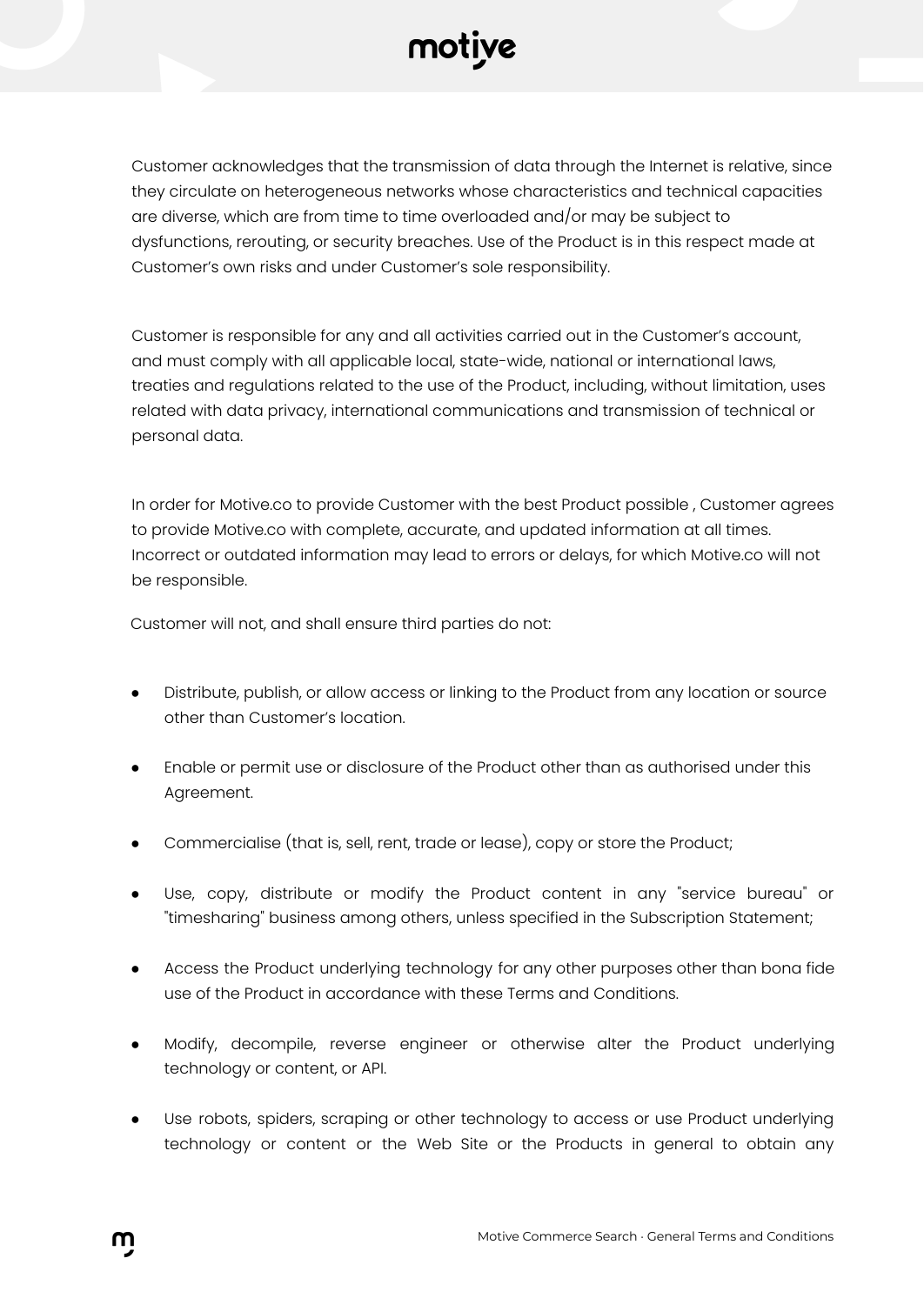

information beyond what Motive.co provides to you under these Terms and Conditions.

- Use the API and/or the Product in a manner that exceeds reasonable request volume, constitutes excessive or abusive usage or otherwise fails to comply or is inconsistent with any reasonable instructions or policy published by Motive.co.
- use the Product to: (i) infringe Motive.co's or Motive.co licensor's copyright, patent, trademark, trade secret or other property rights or rights of publicity or privacy; (ii) transmit any viruses or other computer programming routines that may damage, detrimentally interfere with, surreptitiously intercept or expropriate any system or data; or (iii) interfere, disrupt or attempt to use the Products underlying technology to gain unauthorised access to any computer system, server, network or account for which it does not have authorisation to access or at a level exceeding its authorisation; or (iv) in general create liability for Motive.co or cause Motive.co to lose (in whole or in part) the services of Servicer Provider ISPs or other suppliers.

Customer agrees to comply with the following API and/or Product Security Standards ("Security Standards"):

- Security Breaches. A "Security Breach" is defined as a breach of security of a Customer's facility, systems or site where the Product has been accessed or used by an unauthorised person. In the event of a Security Breach, Motive.co may conduct a security audit.
- Notification and Timing. Notwithstanding any other legal obligations Customer may have, Customer agrees to immediately notify Motive.co in writing upon Customer's discovery of a Security Breach. Customer agrees to use commercially reasonable efforts to notify Motive.co of Customer's detection of a Security Breach no more than twenty-four (24) hours after detection of a Security Breach. Notwithstanding the foregoing, under no circumstances will more than two (2) days pass between Customer's detection of a Security Breach and Motive.co being notified.
- Audit. Motive.co reserves the right to periodically audit the Systems to ensure compliance with the requirements of this Agreement. Non-intrusive network and application security scans may be performed randomly without prior notice.
- Audit Results and Response. Motive.co will provide Customer with detailed results of any security audit performed pursuant to these Security Standards. Customer will be granted thirty (30) days to resolve any issue that we identify through a security audit. Should Customer fail to resolve such identified issues, Motive.co may immediately suspend or terminate Customer's access to the API and the Product without further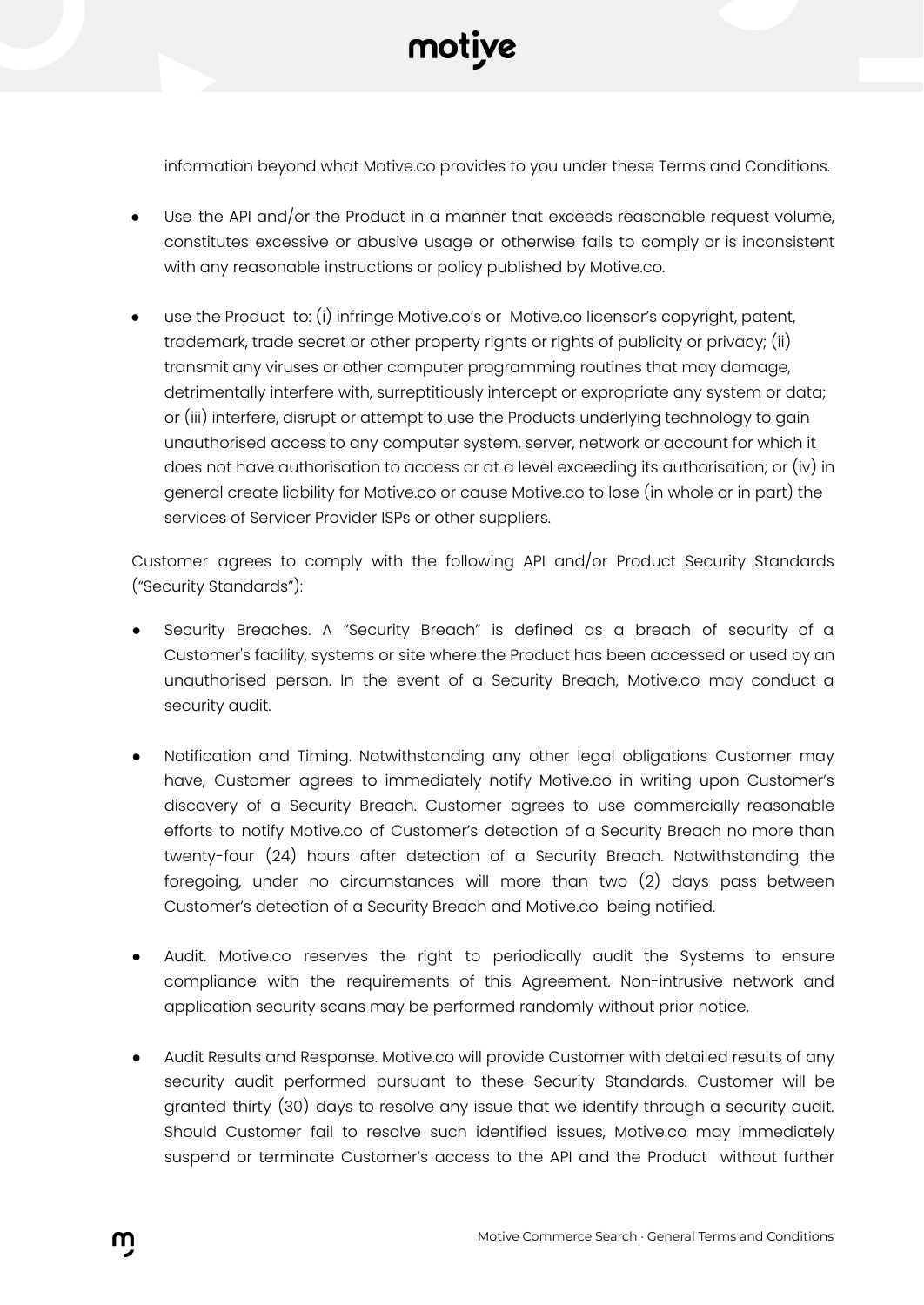notice to Customer.

Customer agrees to adhere at all times to reasonable security practises, as specified in current industry literature on topics relevant to Customer's interaction with Motive.co. In the event such best practises conflict with these Security Standards, Customer will comply with these Security Standards.

### **Fees and Invoices**

#### **Fees**

Customer shall be responsible for and shall pay to Motive.co the corresponding Fees according to the Subscription Statement (and any agreed statements of work, if any) applicable from time to time. Except as expressly agreed or otherwise set out herein, all Fees are non-cancellable and non-refundable and are stated net of any applicable withholding taxes.

#### **Payment**

Unless otherwise specified in the Subscription Statement (and any agreed statements of work, if any), the Subscription shall be prepaid. Fees are due in the currency set forth in the applicable Subscription Statement.

Motive.co gives customers the possibility to pay electronically by Visa and Mastercard credit cards through its subscription platform.



#### **Invoices**

Invoices for the Fees are issued automatically at the payment time, and Customer agrees that Motive.co may issue its invoices to Customer in electronic form, in accordance with applicable legislation.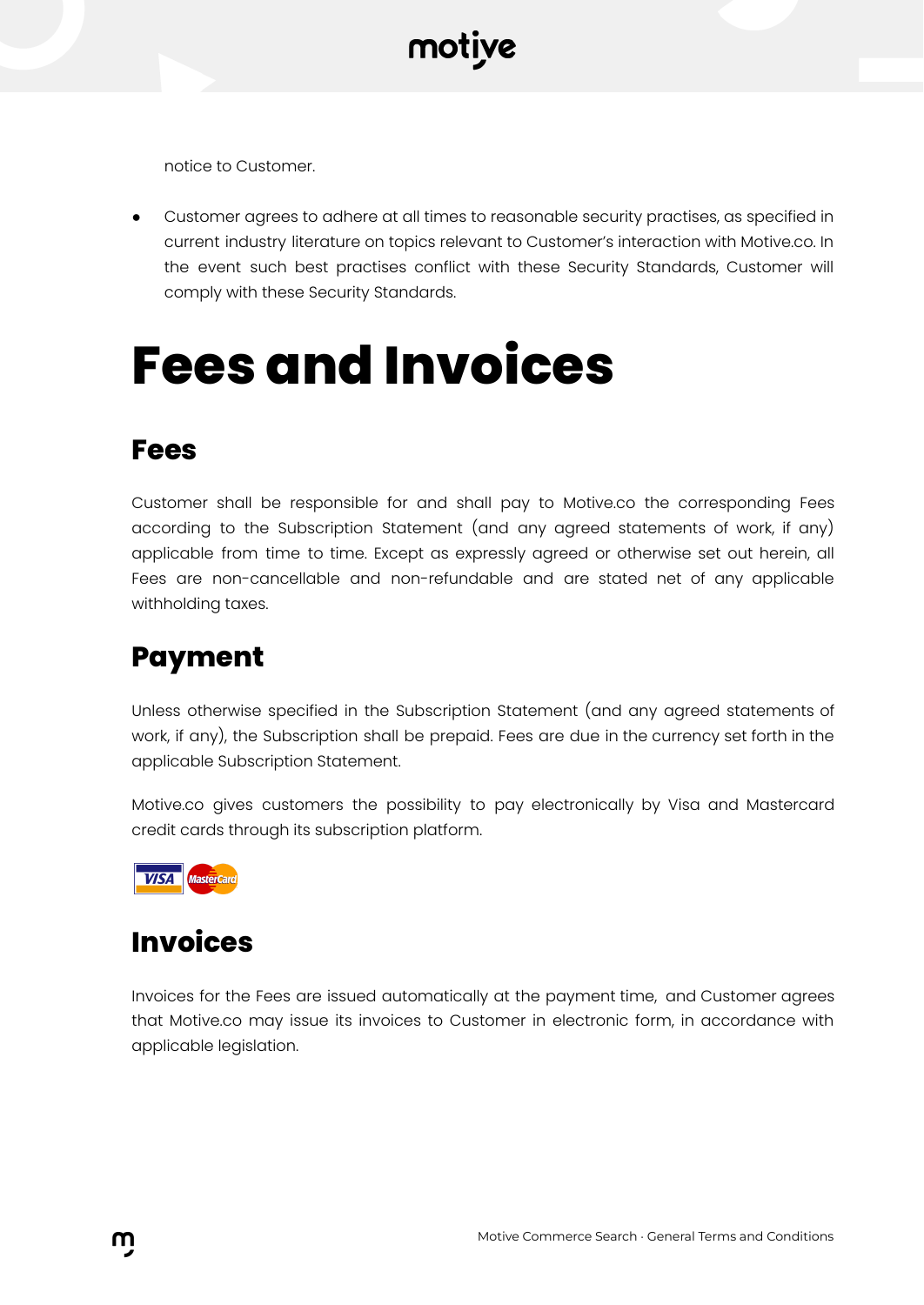#### **Late payment**

Without prejudice to Motive.co's rights to suspend or terminate the provision of the Product hereunder, overdue amounts are subject to interest at a rate of one percent per month.

#### **Taxes**

All Fees are exclusive of Taxes. Customer will pay an amount equal to any Taxes arising from or relating to this Agreement or an applicable statement of work which are paid by or are payable by Motive.co. "Taxes" means any form of sales, use, value added or other form of taxation and any fines, penalties, surcharges or interest, but excluding any taxes based solely on Motive.co's net income. If Customer is required to withhold or deduct any portion of the payments due to Motive.co, Customer will increase the sum payable to Motive.co by the amount necessary so that Motive.co receives an amount equal to the sum it would have received had Customer made no withholdings or deductions or provide Motive.co the corresponding tax withholding certificate.

## **IPR, IPR Claims and Data Claims**

#### **IPR**

Motive.co represents and warrants that Motive.co owns or has a licence to all right, title, and interest to the Product (including for the avoidance of doubt, improvements to the Product commissioned by Customer) and associated documentation, and the right to provide the Product. Except as expressly stated otherwise in these Terms and Conditions, Motive.co retains all such rights. Motive.co and Motive's name, logo, trade names and trademarks are owned by Motive.co, and no right is granted to Customer to use any of the foregoing except as expressly permitted herein or by Motive.co's previous written consent.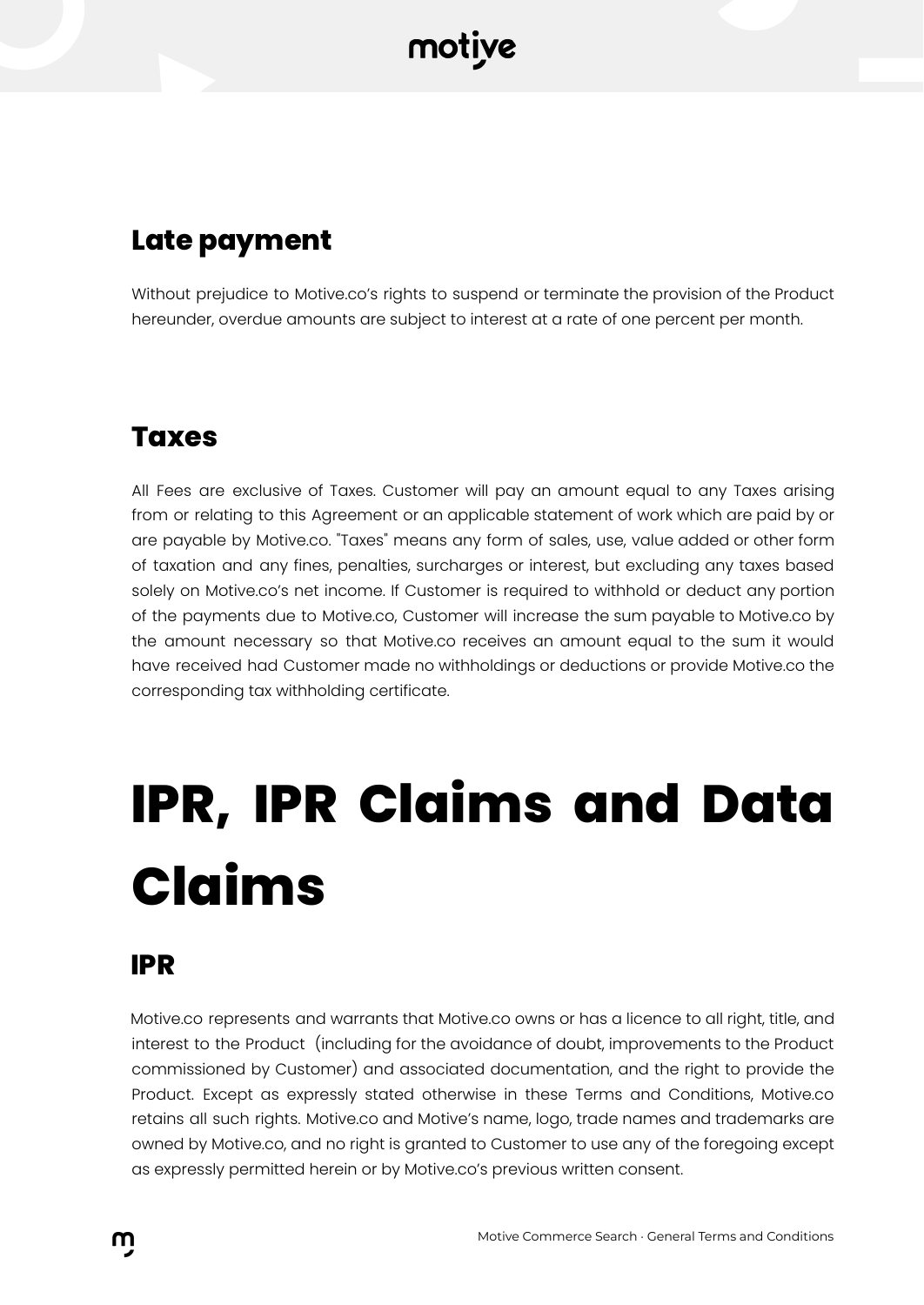#### **IPR Claims**

If a third party claims that Customer's use of the Product infringes any copyright, trademark or trade secret, Customer must promptly notify Motive.co in writing. If such a claim arises out of an infringement by Motive.co, Motive.co shall defend and hold Customer harmless against direct costs, damages and/or reasonable attorneys fees that are included in a final judgement against Customer (without right of appeal) or in a settlement approved by Motive.co that are attributable to Customer's use of the Product, provided that Customer is current in the payment of all applicable Fees prior to a claim and Customer reasonably cooperates with Motive.co and allows Motive.co to control the defence of such claims and all related settlement negotiations. Motive's obligations hereunder are contingent on the following conditions: (a) Customer must notify Motive.co in writing promptly after Customer becomes aware of a claim or the possibility thereof; and (b) Customer must grant Motive.co or its licensors the sole control of the settlement, compromise, negotiation, and defence of any such action; and (c) Customer must provide Motive.co and its licensors with all information related to the action that is reasonably requested by Motive.co or such persons.

#### **IPR Injunction**

If an injunction is sought or obtained against Customer due to its use of the Products, as a result of a third party claim, Motive.co may, as its option: (a) use commercially reasonable efforts to obtain the right for Customer to continue to use the Product in accordance with this Agreement; (b) replace of modify the Products so that it is non-infringing; or (c) If either (a) or (b) is not commercially feasible, terminate the subscription and licence and refund the subscription fees received from Customer, less a usage charge based on a lineal amortisation schedule.

#### **Claims regarding Customer Data**

If Customer's use of the Product, or any Customer Data submitted to the Product or to the Professional Services, harms any person, violates any law, or infringes any Intellectual Property Rights, trade secrets or other third-party rights, Customer shall defend, indemnify and hold Motive.co harmless from any costs, damages and/or reasonable attorney's fees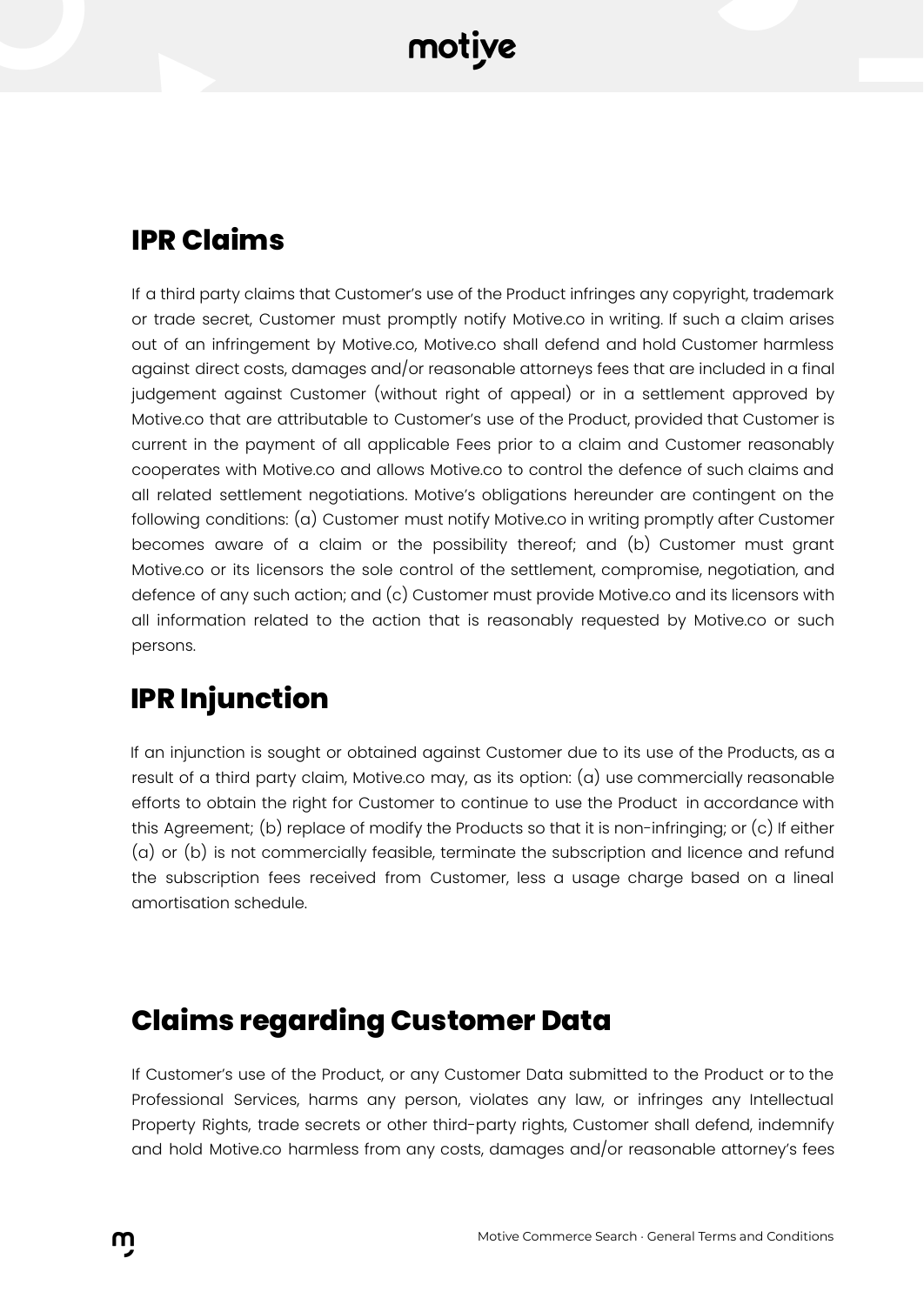#### motiye

suffered by Motive.co as a result. Motive.co will give Customer prompt notice if such claims arise. Customer will have sole control over Customer's defence and over any settlements provided the latter is not prejudicial to Motive.co, in which case Customer shall ask for Motive.co's consent, which shall not be unreasonably withheld or delayed.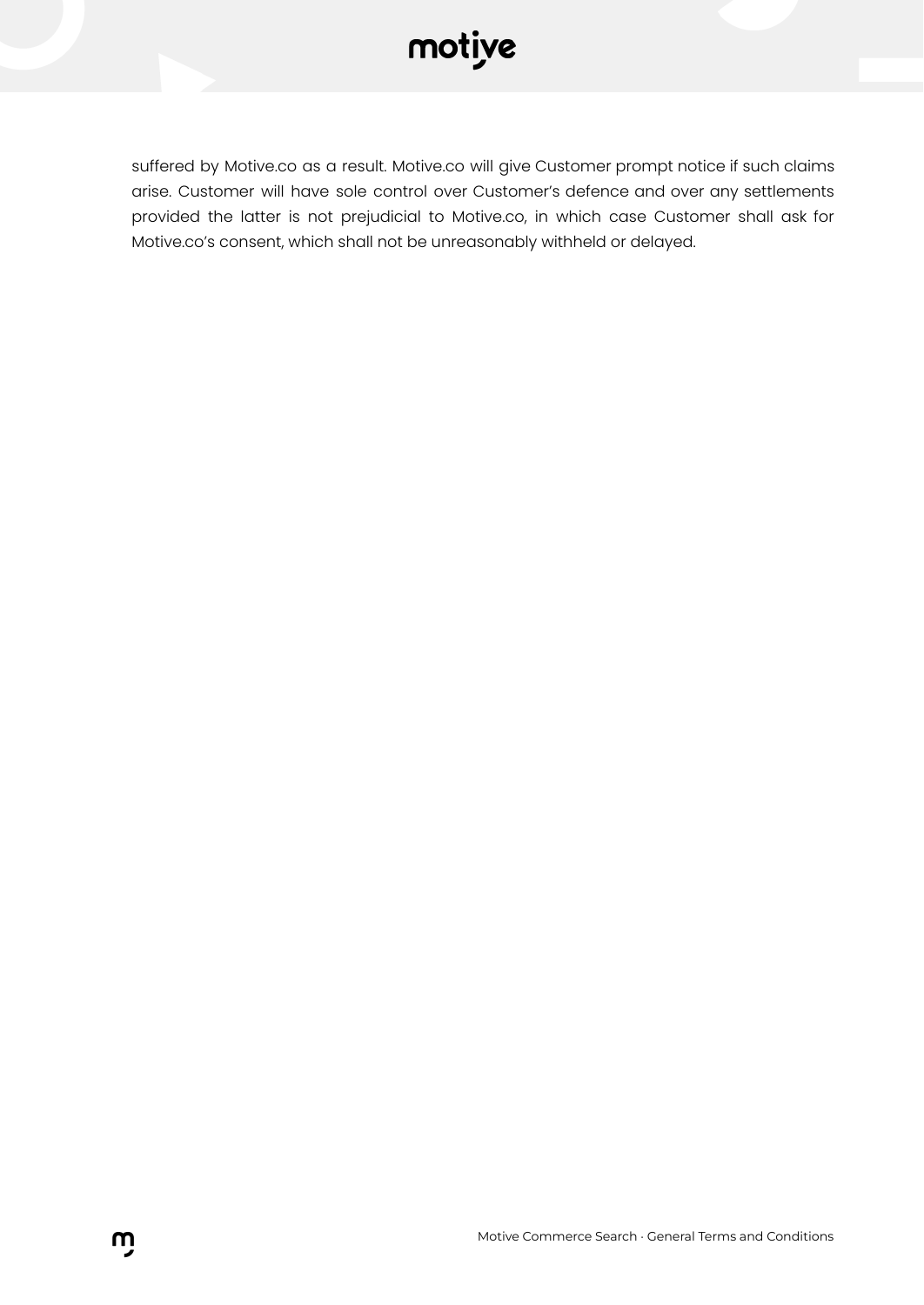## **Motive.co representations and warranties**

#### **Limited Warranty**

Motive.co warrants to Customer that the Product is free from significant programming errors and defects in workmanship and materials, and substantially operates and conforms to the performance capabilities, specifications, functions and other descriptions as set out in any then-current documentation applicable to the Product; provided that: (i) the Product is used in accordance with Motive.co instructions; (ii) Customer has not introduced other software, content or equipment creating an adverse effect on the Product; (iii) there are no unforeseen material changes in the Customer's business environment (quantities of Customer Data, daily transactions, load), that negatively impact the performance of the Product; and (iv) Customer has paid all Fees due hereunder and are not in default of any provision of this Agreement. This limited warranty shall terminate on termination of this Agreement (unless renewed) or if any modification (excluding configuration) is made to the Product other than by Motive.co, with respect to the part of the Software that has been modified.

#### **Remedy**

As Customer's sole remedy and Motive's sole liability for breach of the foregoing warranty, Motive.co will re-perform or remedy at no charge to Customer any non-conforming performance reported by Customer. If Motive.co cannot substantially correct a breach in a commercially reasonable manner, Customer may terminate the relevant Subscription and receive a pro-rata refund of the Fees paid for the deficient Product as of the effective date of termination.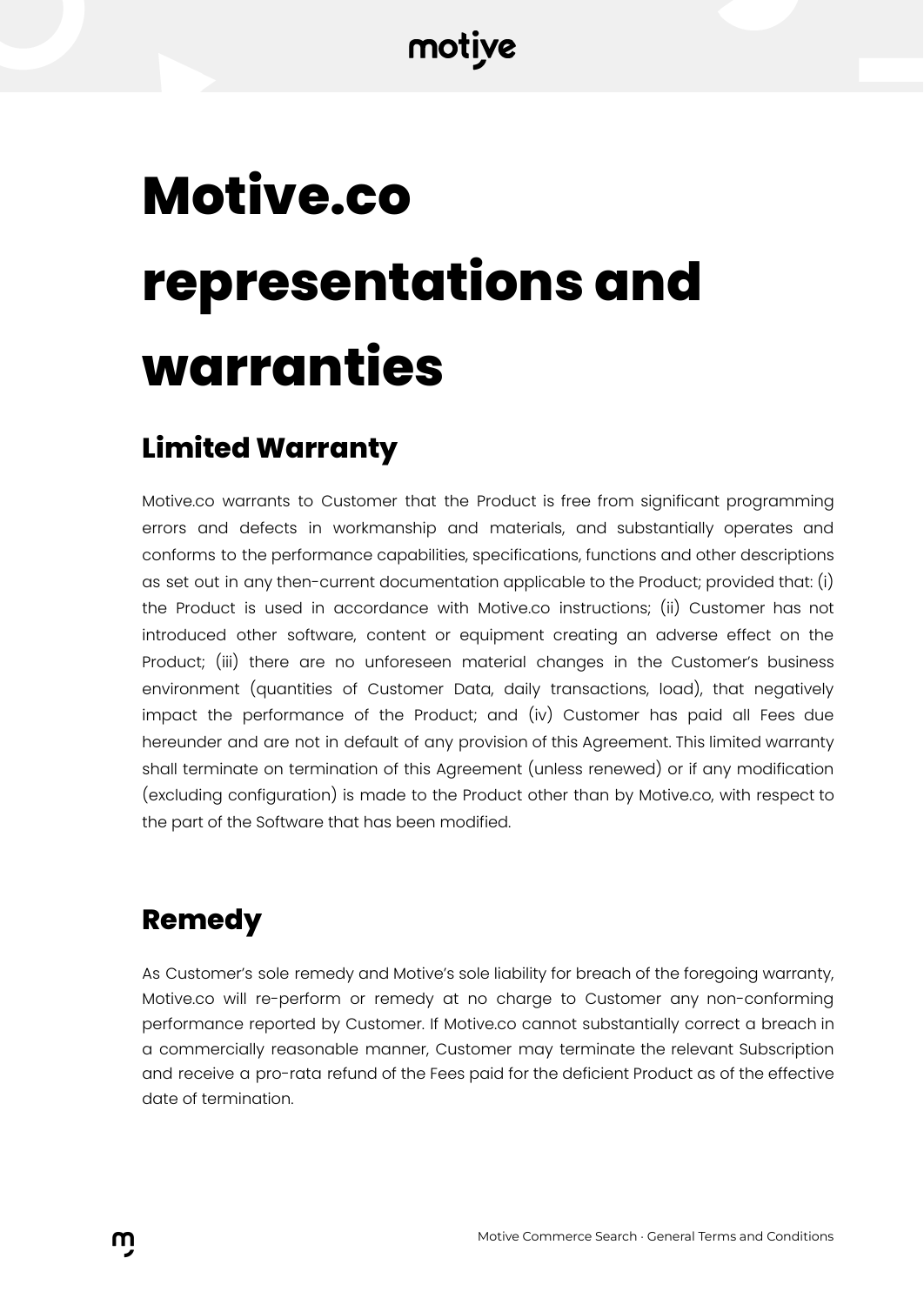#### **Disclaimer**

Except for the express warranties stated herein, to the maximum extent permitted by applicable law, the Products and the underlying Software or access to the same that Motive.co supplies hereunder are provided "as is" and neither Motive.co, its employees, affiliates, agents, suppliers, third-party information providers, merchants, licensors nor the like make any warranties of any kind, either expressed or implied, including, but not limited to, warranties of satisfactory quality or fitness for a particular purpose. Neither Motive.co, its employees, affiliates, agents, third-party information providers, licensors or the like warrant that the Products will be uninterrupted or error free; nor do any of them make any warranty as to the results that may be obtained from the use of the Product or as to the accuracy, reliability of the content of any information or Products contained in or provided through the Products. Motive.co is not liable for the content or loss of any Customer Data.

The limited warranties provided by Motive.co in this clause do not cover: (a) parts of the Product that have been subjected to misuse, tampering, modification, experimentation, alteration, or negligence by Customer; (b) issues arising from Customer's network connections (e.g., bandwidth issues, excessive latency, network outages), or caused by the Internet. (c) damage that occurs due to the act of God, failures due to power surge; (d) any other materials or Products provided by anyone other than Motive.co; (e) repair to the Product by anyone other than Motive.co, and (f) modifications of the Source Code carried out by Customer.

#### **Limitation of Liability**

To the maximum extent permitted by applicable law, in no event will either party be liable for any indirect, special, incidental, consequential or exemplary damages arising out of or in any way relating to this Agreement, the Product, or the use of or inability to use the Product, including, without limitation, damages for loss of goodwill, work stoppage, lost profits, loss of data, computer failure or any and all other commercial damages or losses regardless of the legal or equitable theory (contract, tort or otherwise) upon which the claim is based.

For all events and circumstances, the maximum aggregate and cumulative liability arising out of or relating to this Agreement of either party will be limited to direct damages and will not exceed twelve (12) months Fees applicable at the date of the event giving rise to liability. Neither party shall be liable to the other to the extent any liability would not have occurred but for the other party's breach of the Agreement.

Nothing in this Agreement is intended to exclude or limit either party's liability (a) for death or personal injury, or (b) for losses that are caused by fraud, gross negligence or wilful misconduct of that party, provided however in this case that to the extent permitted by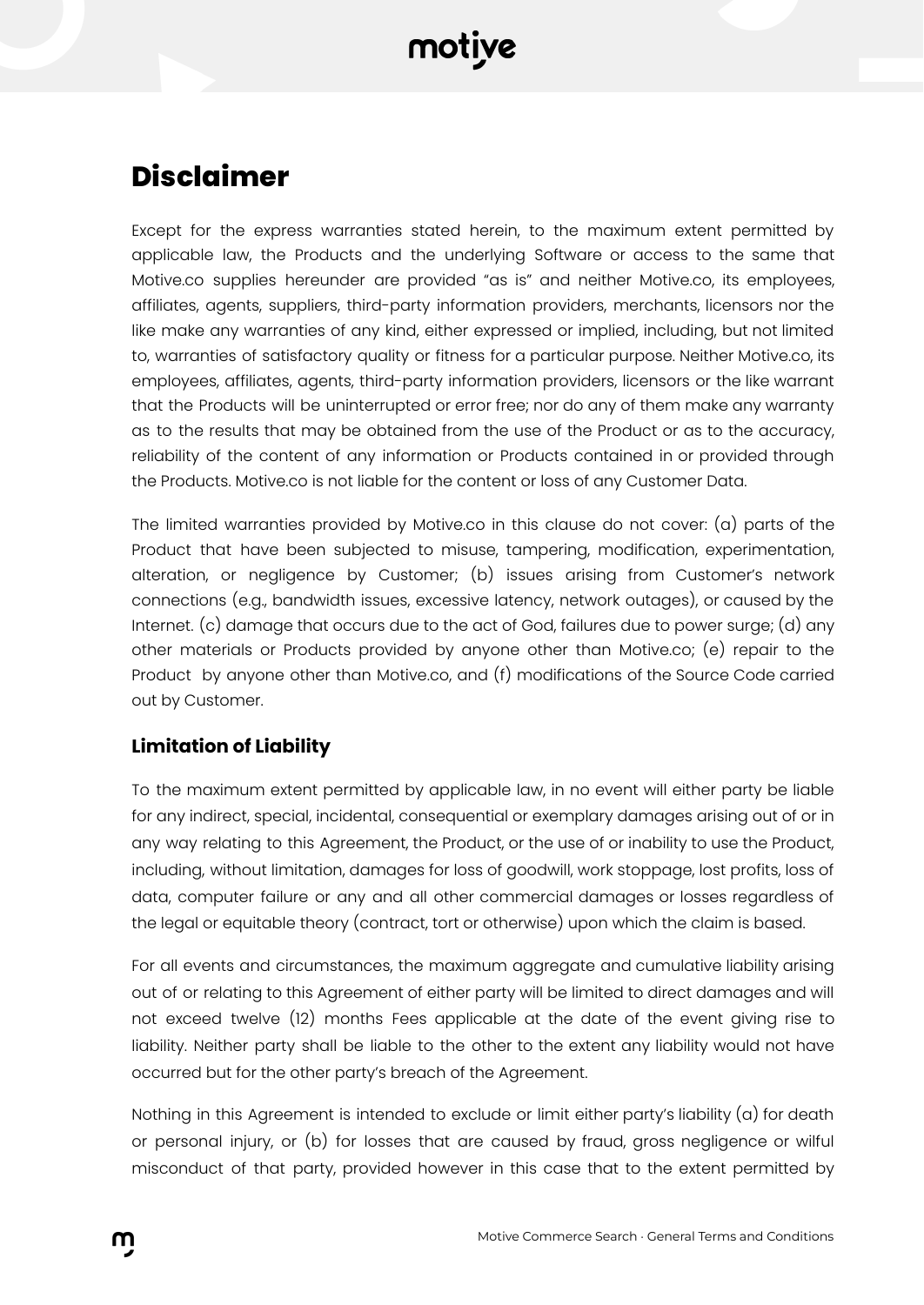applicable law, neither party shall be liable to the other for any amounts in excess in the aggregate of the amounts paid as Fees under this Agreement.

## **Confidential Information & Privacy**

#### **Confidentiality**

Each Party agrees to maintain the confidentiality of any proprietary information (include without limitation non-public trade secrets, proprietary information, ideas, works of authorship, know-how, processes and any other information or data related to the Products and Professional Services of the disclosing party, its business and contractual relationships) ("Confidential Information") received from the other Party during the term of this Agreement and for two (2) years after its termination. Each Party agrees not to use said Confidential Information for any purpose except as necessary to fulfil its obligations hereunder and exercise its rights under these Terms and Conditions. Except as and when required to do so by competent administrative authority or court of law, neither Party shall disclose Confidential Information of the other to any third party.

#### **Personal data protection: the Parties as data controllers**

In accordance with the EU General Data Protection Regulation 679/2016 ("GDPR"), processing the personal data of the Customer's signatory and its technical, administrative or commercial contact persons (name, address, professional email address, telephone, tax information) is necessary for the preparation of the Subscription Schedule and performance of the Product, and as a legitimate interest of Motive.co of keeping and managing the relation with the Customer. This personal data will not be shared with any third party however, they may be processed by third-party service providers with whom Motive.co has a contract for data processing according to the applicable regulations, and may be shared with third party payment providers to process your payment of the Fees. Motive.co will keep this personal data for the whole duration of the Subscription and (blocked) for the period prescribed by law for legal or administrative reasons. The above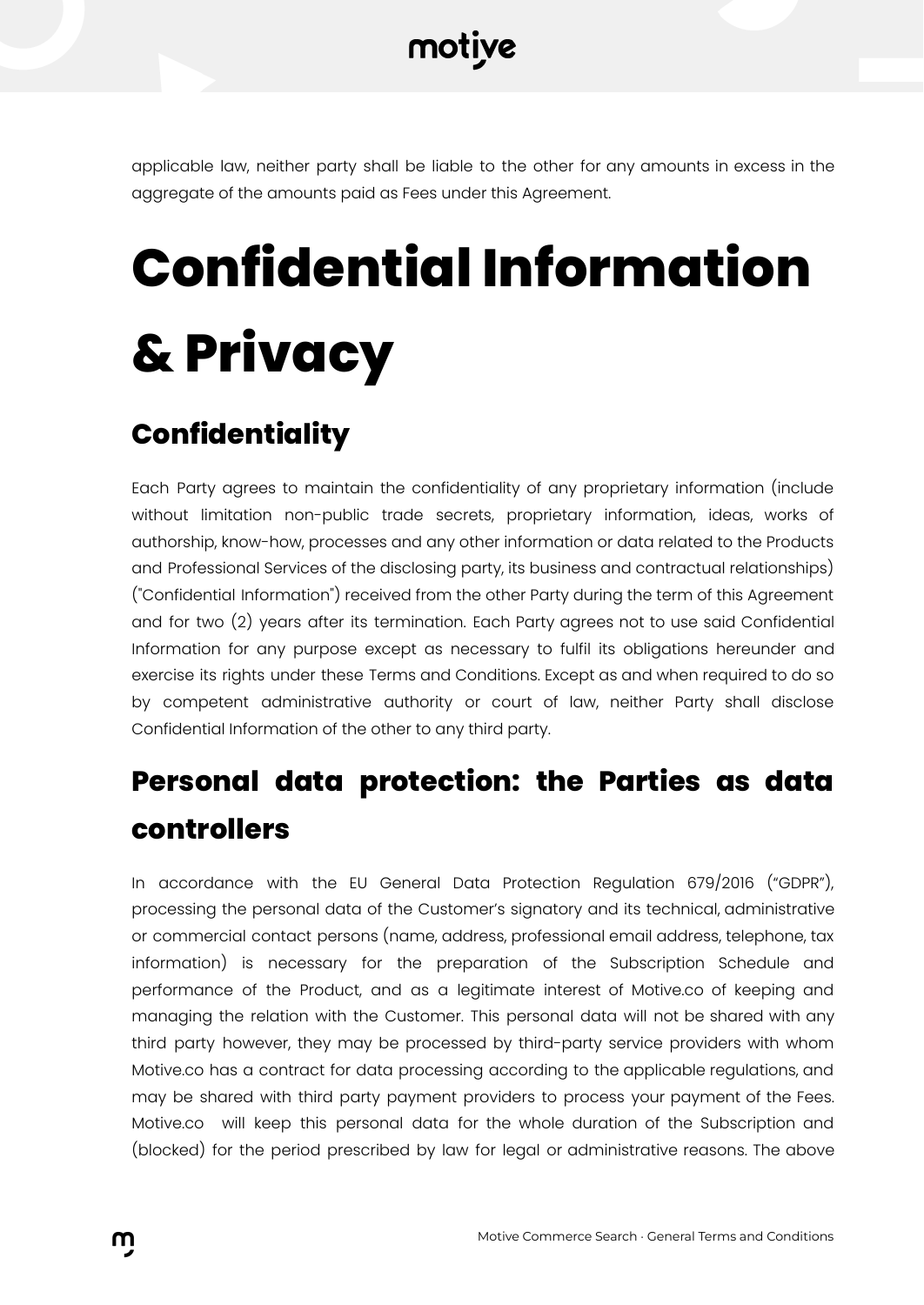

mentioned persons can exercise their rights of access, rectification, erasure and objection, limitation and restriction of processing in the terms established by the GDPR and applicable national privacy laws, by writing to dpo@empathy.co. The above-mentioned person may also, if they so wish, file a complaint with the Spanish Data Protection Authority.

### **General**

#### **Force Majeure**

An event of "Force Majeure" shall mean any event that: (a)occurs after the Effective Date; (b) is beyond the reasonable control of and without the fault or negligence of the affected Party or its contractors or personnel; (c)has an impact which demonstrably prevents a Party from performing its obligations totally or partially under this Contract; (d) by the exercise of reasonable foresight and mitigation such affected Party could not reasonably have been expected to avoid; and (e) such affected Party is unable to overcome by the exercise of due diligence and reasonable care. Neither Party shall be liable for failure or delay in performing its obligations hereunder (other than an obligation to pay the Fees) if such failure or delay is due to a Force Majeure event.

#### **Relationship between Customer and Motive.co**

The Parties and their respective personnel are and shall be independent contractors and neither party by virtue of these Terms and Conditions t shall have any right, power or authority to act or create any obligation, express or implied, on behalf of the other Party. Under no circumstances shall Motive.co, or any of its staff, if any, hold itself out as or be considered an agent, employee, joint venture, or partner of Customer.

#### **Governing Law and jurisdiction**

This Agreement shall be governed by, and construed and enforced in accordance with, the laws of Spain. Each of the Parties hereby consents to the exclusive jurisdiction of the courts of Gijón, Spain and irrevocably agrees that all actions or proceedings relating to this Agreement must be litigated in such courts.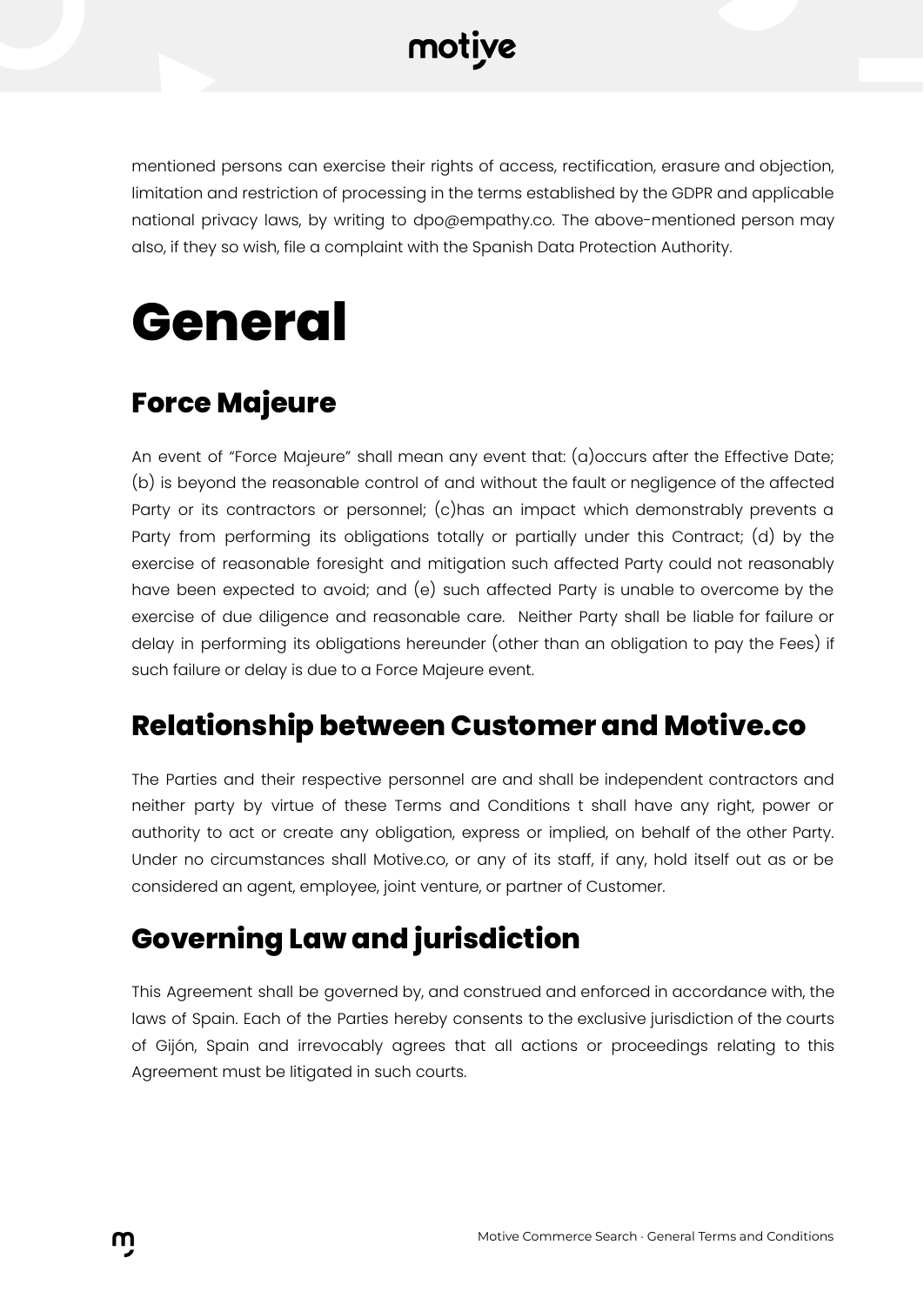#### **Dispute Resolution**

Notwithstanding the foregoing, in the event of any dispute or disagreement between the Parties with respect to the interpretation of any provision of this Agreement, or with respect to the performance of either party hereunder, Customer and Motive.co senior executives will meet for the purpose of resolving the dispute and will meet as often as the Parties reasonably deem necessary. No formal proceedings for the judicial resolution of any dispute may be commenced until sixty (60) calendar days following initiation of negotiations under this Section or for such shorter period as the parties may mutually agree to in writing. Either Party may then seek whatever remedy is available in law or in equity. The provisions of this section will not apply to any dispute relating to the parties' obligations of non-disclosure and confidentiality as further described herein.

#### **Advertising and Publicity**

Motive.co may refer to Customer directly or indirectly in advertisement, news release, case studies or publications. Customer shall have the right to refuse this authorisation formally in writing, with no retroactive effect.

#### **No Waiver**

The failure of either Party at any time to require performance by the other Party of any provision of this Agreement shall in no way affect that Party's right to enforce such provisions, nor shall the waiver by either party of any breach of any provision of these Terms and Conditions be taken or held to be a waiver of any further breach of the same provision.

#### **Assignment of Agreement**

Customer shall not, directly or indirectly, assign the Subscription or the rights or duties created by the Subscription without the express written consent of Motive.co, except if such assignment takes place within the context of the merger or sale of substantially all the assets of a party or in case of an assignment to an affiliate company of the transferor, in which case prior notice shall be provided. Without prejudice to the foregoing, in no event may this Agreement be assigned by Customer to a competitor of Motive.co and any attempt to do so will be void and will be grounds for termination of the Subscription.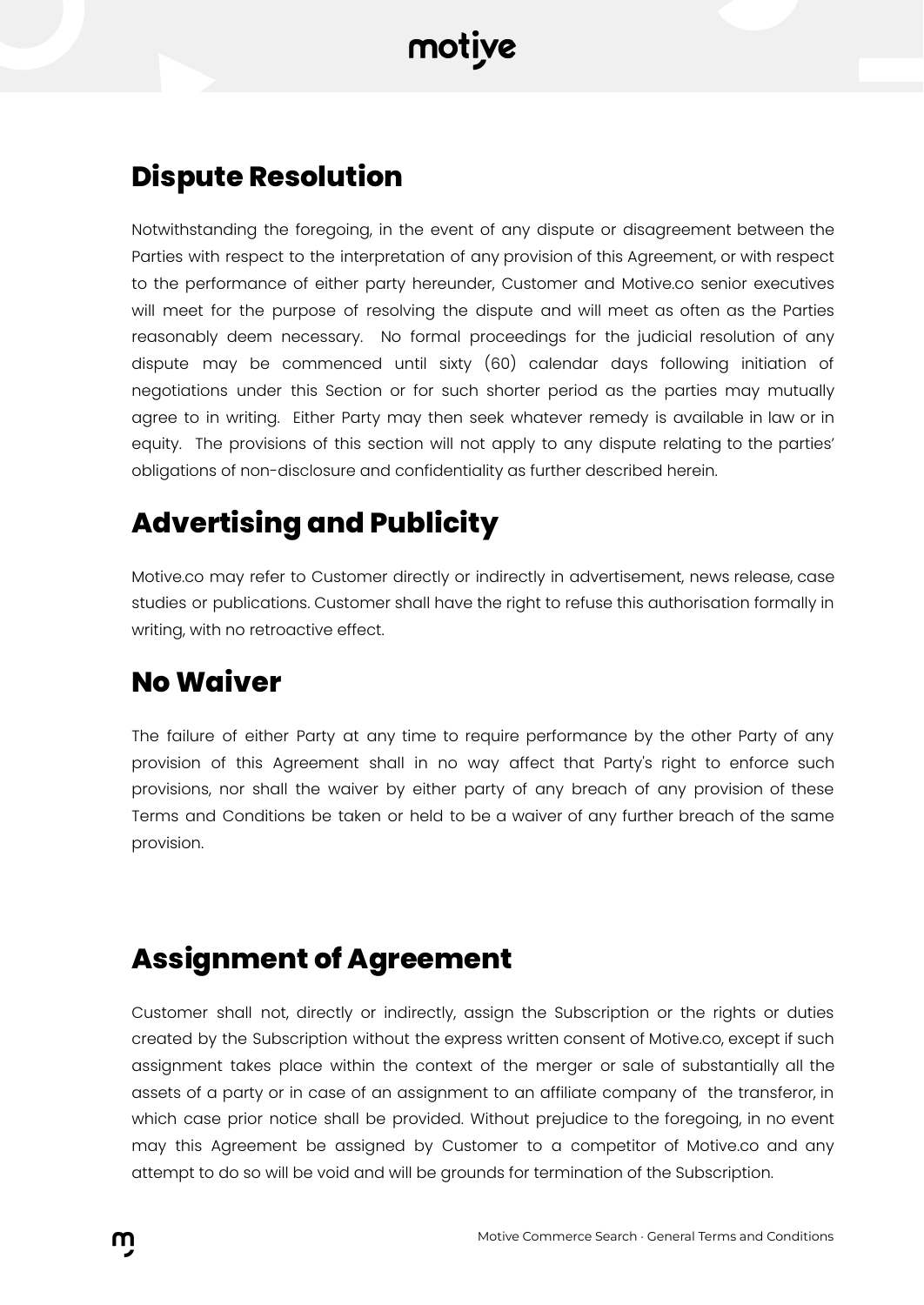#### **Severability**

If any provision of these Terms and Conditions shall be held by a court of competent jurisdiction to be invalid, unenforceable, or void, the remainder of this Agreement shall remain in full force and effect and the stricken provision shall be replaced, to the extent possible, with a legal, enforceable, and valid provision that is as similar in tenor to the stricken provision as is legally possible.

#### **Assignment**

Motive.co may assign this [Agreement](https://www.lawinsider.com/clause/this-agreement) and any of its [rights](https://www.lawinsider.com/clause/rights), [interests](https://www.lawinsider.com/clause/interests), or [obligations](https://www.lawinsider.com/clause/obligations) hereunder without the prior written [approval](https://www.lawinsider.com/dictionary/approval-of) of the [other](https://www.lawinsider.com/clause/other-parties) party, to its subsidiaries, parental and/or affiliates companies. This Agreement shall be [binding](https://www.lawinsider.com/clause/binding-upon) upon and shall inure to the benefit of the [parties](https://www.lawinsider.com/clause/parties-hereto) hereto and their respective [successors](https://www.lawinsider.com/clause/respective-successors-and-permitted-assigns) and permitted assigns.

#### **Notices**

Notices must be sent by recorded delivery to the addresses set out in the Subscription Statement. Notice will be deemed accepted seven days after the notice was sent or when receipt duly confirmed which happens first (by recorded delivery).

\*This is the official Terms and Conditions document and is the only one with legal validity.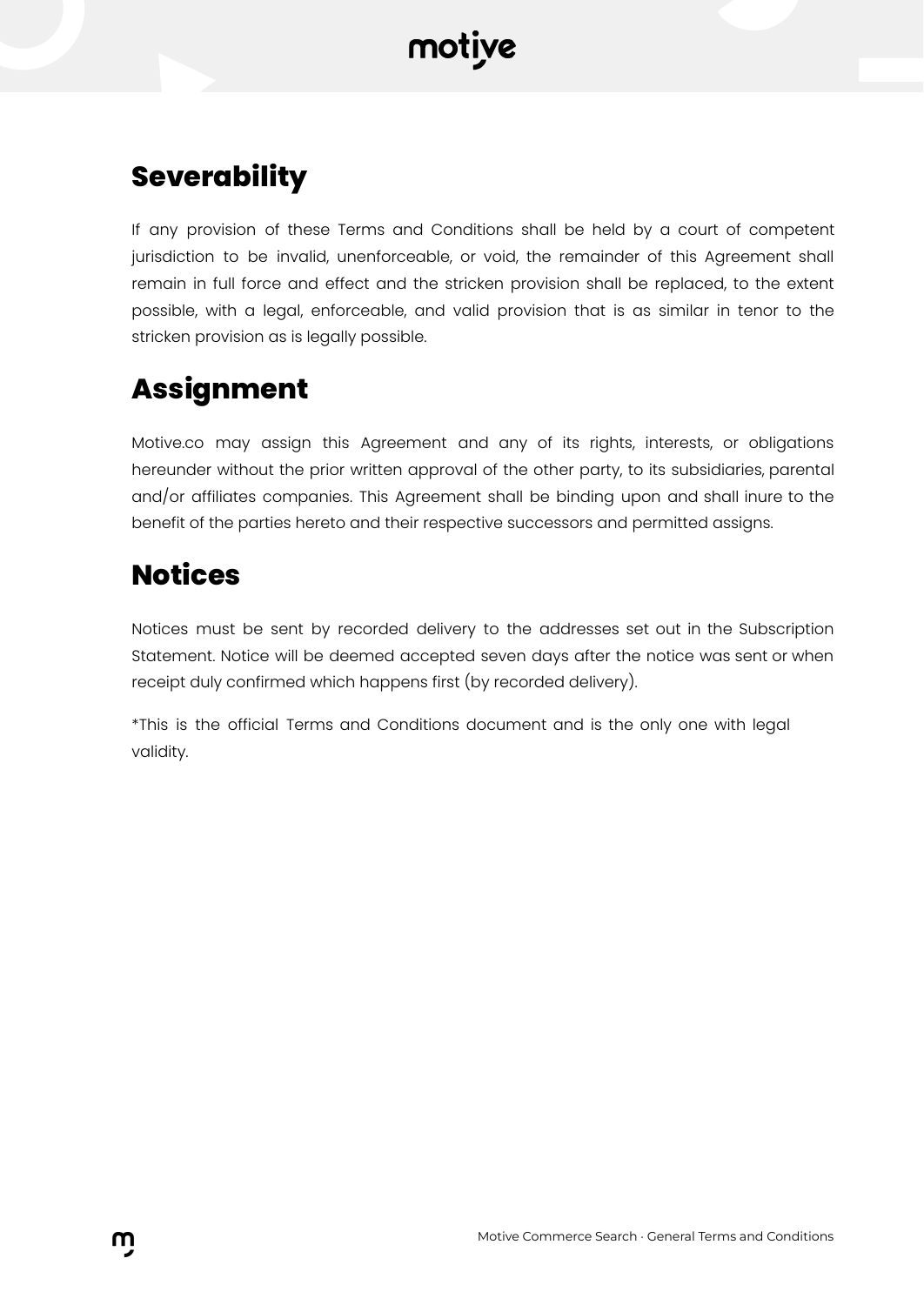### **Annex A -**

## **Beta phase and/or free period conditions**

Motive.co reserves the right to offer Products identified as beta ("Beta Phase"). If accepted by Subscriber, Beta Phase: (a) is only for evaluation purposes; (b) may not be relied on by Subscriber for Production use; (c) may not be supported; and (d) may be subject to additional terms. Unless otherwise stated, any Beta Phase trial period will expire on the agreed termination date, on the date that a version of the Beta Products becomes generally available or is discontinued (whichever happens first). Motive.co may discontinue Beta Products at any time in its sole discretion and may never make Beta Products generally available.

ALL BETA AND FREE PERIOD PRODUCT OR PRODUCTS ARE PROVIDED "AS IS" AND "AS AVAILABLE" WITHOUT ANY WARRANTY OF ANY KIND. BETA PRODUCTS MAY BE TERMINATED AT ANY TIME. Motive.co DISCLAIMS ALL OBLIGATION AND LIABILITY UNDER THE AGREEMENT FOR ANY HARM OR DAMAGE ARISING OUT OF OR IN CONNECTION WITH A BETA PHASE, INCLUDING ANY OBLIGATION OR LIABILITY WITH RESPECT TO SUBSCRIBER DATA. ANY CONFIGURATIONS OR SUBSCRIBER DATA ENTERED INTO BETA PHASE, AND ANY CUSTOMIZATIONS MADE TO BETA PHASE BY OR FOR SUBSCRIBER, MAY BE PERMANENTLY LOST IF THE BETA PRODUCTS ARE SUSPENDED, TERMINATED, OR DISCONTINUED.